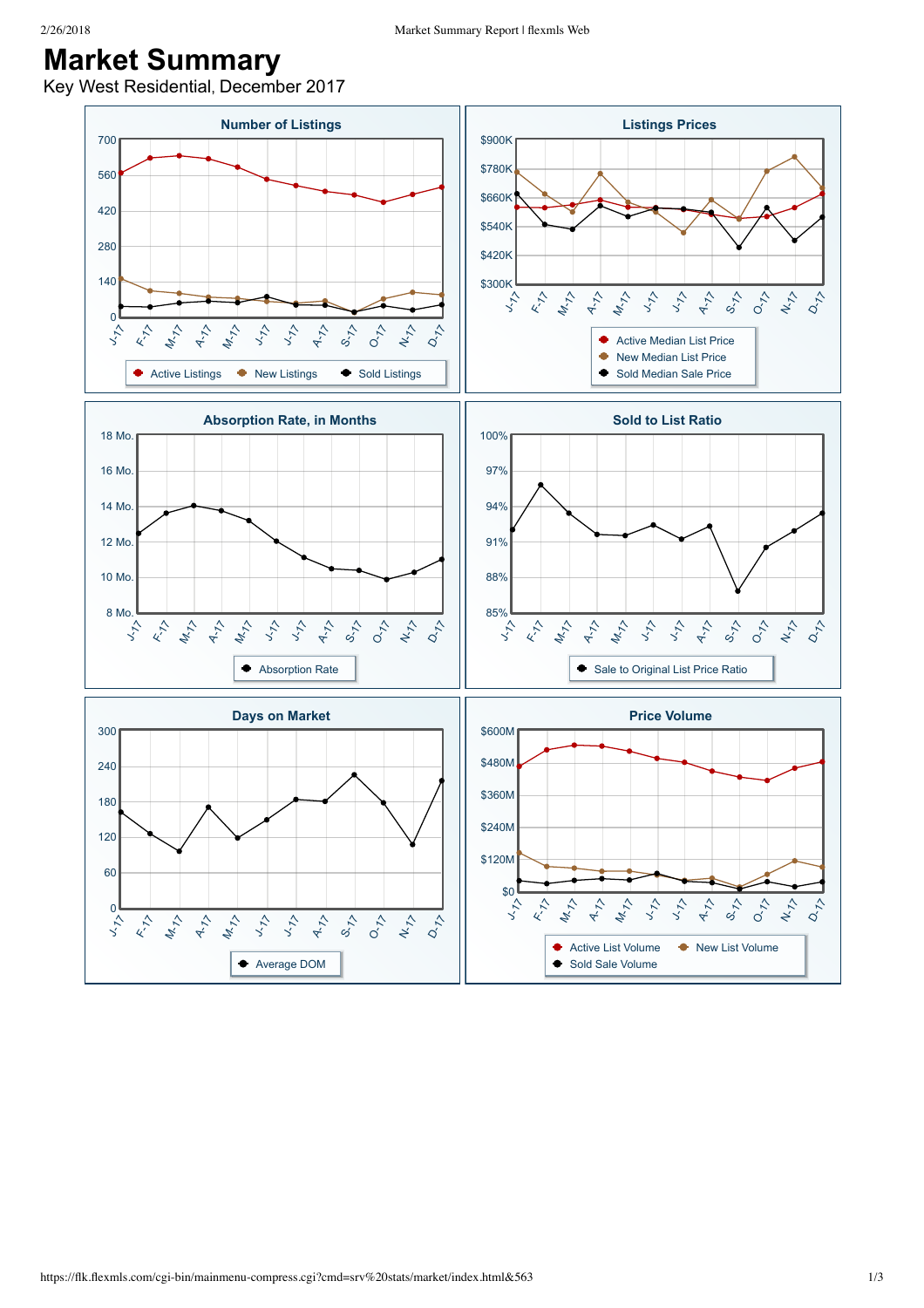| <b>Summary Statistics</b> |               |               |          |                 |                 |          |
|---------------------------|---------------|---------------|----------|-----------------|-----------------|----------|
|                           | <b>Dec-17</b> | <b>Dec-16</b> | $%$ Chg  | <b>2017 YTD</b> | <b>2016 YTD</b> | $%$ Chg  |
| <b>Absorption Rate</b>    | 10.99         | 12.35         | $-11.01$ | 11.84           | 12.33           | $-3.97$  |
| Average List Price        | \$943.630     | \$738.004     | 27.86    | \$889,066       | \$853.893       | 4.12     |
| l Median List Price       | \$675,000     | \$524.950     | 28.58    | \$649,000       | \$595.000       | 9.08     |
| Average Sale Price        | \$727.739     | \$591.800     | 22.97    | \$758.185       | \$811.780       | $-6.60$  |
| l Median Sale Price       | \$577.500     | \$519,000     | 11.27    | \$592,000       | \$549.000       | 7.83     |
| Average DOM               | 215           | 173           | 24.28    | 156             | 155             | 0.65     |
| Median DOM                | 105           | 93            | 12.90    | 83              | 99              | $-16.16$ |

| <b>Sold Listings</b> |                                          |                |          |                |                |          | <b>Pending Listings</b>                  |                |                |          |              |                |          |
|----------------------|------------------------------------------|----------------|----------|----------------|----------------|----------|------------------------------------------|----------------|----------------|----------|--------------|----------------|----------|
|                      | <b>This Month</b><br><b>Year to Date</b> |                |          |                |                |          | <b>This Month</b><br><b>Year to Date</b> |                |                |          |              |                |          |
|                      | 2017                                     | 2016           | % Chg    | 2017           | 2016           | % Chg    |                                          | 2017           | 2016           | % Chg    | 2017         | 2016           | % Chg    |
| 0-99,999             | 4                                        | 8              | $-50.0$  | 32             | 34             | $-5.9$   | 0-99,999                                 | 5              | $\overline{c}$ | 150.0    | 39           | 33             | 18.2     |
| 100,000-149,999      | 0                                        | 0              | 0.0      | 0              | $\mathbf{1}$   | $-100.0$ | 100,000-149,999                          | 0              | 0              | 0.0      | 0            | $\mathbf{1}$   | $-100.0$ |
| 150,000-199,999      | 1                                        | 1              | 0.0      | $\mathbf{1}$   | 6              | $-83.3$  | 150,000-199,999                          | 0              | $\Omega$       | 0.0      | $\mathbf{1}$ | 6              | $-83.3$  |
| 200,000-249,999      | 0                                        | 2              | $-100.0$ | 11             | 11             | 0.0      | 200,000-249,999                          | 0              | 0              | 0.0      | 6            | 9              | $-33.3$  |
| 250,000-299,999      | 1                                        | $\mathbf{1}$   | 0.0      | 11             | 19             | $-42.1$  | 250,000-299,999                          | 1              | 1              | 0.0      | 14           | 23             | $-39.1$  |
| 300,000-349,999      | 1                                        | $\overline{2}$ | $-50.0$  | 21             | 35             | $-40.0$  | 300,000-349,999                          | 2              | 1              | 100.0    | 15           | 26             | $-42.3$  |
| 350,000-399,999      | 4                                        | 4              | 0.0      | 49             | 41             | 19.5     | 350,000-399,999                          | 5              | 4              | 25.0     | 55           | 48             | 14.6     |
| 400,000-449,999      | 3                                        | $\overline{2}$ | 50.0     | 34             | 36             | $-5.6$   | 400,000-449,999                          | 3              | $\Omega$       | N/A      | 26           | 28             | $-7.1$   |
| 450,000-499,999      | 6                                        | $\Omega$       | N/A      | 50             | 50             | 0.0      | 450,000-499,999                          | 6              | $\overline{2}$ | 200.0    | 50           | 47             | 6.4      |
| 500.000-549.999      | 1                                        | 6              | $-83.3$  | 42             | 42             | 0.0      | 500,000-549,999                          | 6              | 3              | 100.0    | 44           | 41             | 7.3      |
| 550,000-599,999      | 6                                        | 3              | 100.0    | 35             | 38             | $-7.9$   | 550,000-599,999                          | 6              | 3              | 100.0    | 45           | 48             | $-6.2$   |
| 600,000-649,999      | 3                                        | 3              | 0.0      | 41             | 27             | 51.9     | 600,000-649,999                          | 1              | 6              | $-83.3$  | 24           | 30             | $-20.0$  |
| 650,000-699,999      | 1                                        | $\Omega$       | N/A      | 18             | 21             | $-14.3$  | 650,000-699,999                          | $\overline{2}$ | $\overline{2}$ | 0.0      | 30           | 23             | 30.4     |
| 700,000-749,999      | 2                                        | 1              | 100.0    | 24             | 18             | 33.3     | 700,000-749,999                          | 2              | 3              | $-33.3$  | 21           | 19             | 10.5     |
| 750,000-799,999      | 3                                        | $\mathbf{1}$   | 200.0    | 16             | 21             | $-23.8$  | 750,000-799,999                          | 1              | $\overline{c}$ | $-50.0$  | 19           | 26             | $-26.9$  |
| 800,000-849,999      | 0                                        | 1              | $-100.0$ | 21             | 15             | 40.0     | 800,000-849,999                          | 2              | $\overline{2}$ | 0.0      | 17           | 13             | 30.8     |
| 850,000-899,999      | 5                                        | $\mathbf{1}$   | 400.0    | 19             | 18             | 5.6      | 850,000-899,999                          | 4              | $\overline{2}$ | 100.0    | 26           | 27             | $-3.7$   |
| 900,000-949,999      | 1                                        | $\overline{2}$ | $-50.0$  | 13             | 11             | 18.2     | 900,000-949,999                          | 0              | $\mathbf{0}$   | 0.0      | 6            | $\overline{7}$ | $-14.3$  |
| 950,000-999,999      | 0                                        | 0              | 0.0      | 14             | 10             | 40.0     | 950,000-999,999                          | $\overline{2}$ | 1              | 100.0    | 15           | 19             | $-21.1$  |
| 1,000,000-1,099,999  | 0                                        | 1              | $-100.0$ | 9              | 14             | $-35.7$  | 1,000,000-1,099,999                      | 0              | $\mathbf 0$    | 0.0      | 10           | 10             | 0.0      |
| 1,100,000-1,199,999  | 0                                        | 0              | 0.0      | 14             | 8              | 75.0     | 1,100,000-1,199,999                      | 1              | 0              | N/A      | 11           | 11             | 0.0      |
| 1,200,000-1,299,999  | $\overline{2}$                           | $\mathbf 0$    | N/A      | 25             | 10             | 150.0    | 1,200,000-1,299,999                      | 1              | 1              | 0.0      | 21           | 13             | 61.5     |
| 1,300,000-1,399,999  | 1                                        | 0              | N/A      | 6              | 9              | $-33.3$  | 1,300,000-1,399,999                      | 2              | 0              | N/A      | 16           | 11             | 45.5     |
| 1,400,000-1,499,999  | 1                                        | $\overline{2}$ | $-50.0$  | 7              | 8              | $-12.5$  | 1,400,000-1,499,999                      | 1              | 1              | 0.0      | 6            | 9              | $-33.3$  |
| 1,500,000-1,599,999  | 0                                        | 0              | 0.0      | 8              | 8              | 0.0      | 1,500,000-1,599,999                      | 1              | 0              | N/A      | 8            | 5              | 60.0     |
| 1,600,000-1,699,999  | 0                                        | 1              | $-100.0$ | 12             | 2              | 500.0    | 1,600,000-1,699,999                      | 0              | $\overline{2}$ | $-100.0$ | 12           | 8              | 50.0     |
| 1,700,000-1,799,999  | 0                                        | 0              | 0.0      | 6              | $\mathbf{1}$   | 500.0    | 1,700,000-1,799,999                      | 0              | 0              | 0.0      | 5            | 1              | 400.0    |
| 1,800,000-1,899,999  | 0                                        | 0              | 0.0      | 2              | 8              | $-75.0$  | 1,800,000-1,899,999                      | 1              | 0              | N/A      | 9            | 4              | 125.0    |
| 1,900,000-1,999,999  | 0                                        | 0              | 0.0      | 1              | 3              | $-66.7$  | 1,900,000-1,999,999                      | 1              | 0              | N/A      | 4            | 6              | $-33.3$  |
| 2,000,000-2,249,999  | 0                                        | 1              | $-100.0$ | 6              | 8              | $-25.0$  | 2,000,000-2,249,999                      | 0              | 0              | 0.0      | 2            | $\overline{7}$ | $-71.4$  |
| 2,250,000-2,499,999  | 0                                        | 0              | 0.0      | 2              | 3              | $-33.3$  | 2,250,000-2,499,999                      | 0              | 0              | 0.0      | 5            | 6              | $-16.7$  |
| 2,500,000-2,749,999  | 0                                        | 1              | $-100.0$ | 3              | 3              | 0.0      | 2,500,000-2,749,999                      | 0              | 1              | $-100.0$ | 2            | 2              | 0.0      |
| 2,750,000-2,999,999  | 0                                        | $\Omega$       | 0.0      | $\overline{c}$ | 1              | 100.0    | 2,750,000-2,999,999                      | 0              | $\Omega$       | 0.0      | 4            | $\overline{2}$ | 100.0    |
| 3,000,000-3,249,999  | 0                                        | $\Omega$       | 0.0      | 1              | 1              | 0.0      | 3,000,000-3,249,999                      | 0              | $\Omega$       | 0.0      | 1            | 1              | 0.0      |
| 3,250,000-3,499,999  | 1                                        | $\Omega$       | N/A      | $\overline{c}$ | 1              | 100.0    | 3,250,000-3,499,999                      | 1              | $\mathbf{0}$   | N/A      | 1            | 0              | N/A      |
| 3,500,000-3,749,999  | 0                                        | $\Omega$       | 0.0      | 1              | 3              | $-66.7$  | 3,500,000-3,749,999                      | 0              | $\Omega$       | 0.0      | 0            | 1              | $-100.0$ |
| 3,750,000-3,999,999  | 0                                        | $\Omega$       | 0.0      | 1              | 1              | 0.0      | 3,750,000-3,999,999                      | 0              | $\mathbf{1}$   | $-100.0$ | $\mathbf{1}$ | 4              | $-75.0$  |
| 4,000,000-4,249,999  | 0                                        | $\Omega$       | 0.0      | 0              | 0              | 0.0      | 4,000,000-4,249,999                      | 0              | 0              | 0.0      | 0            | 0              | 0.0      |
| 4,250,000-4,499,999  | 1                                        | $\Omega$       | N/A      | 1              | 0              | N/A      | 4,250,000-4,499,999                      | 0              | $\Omega$       | 0.0      | 1            | 1              | 0.0      |
| 4,500,000-4,749,999  | 0                                        | $\Omega$       | 0.0      | 1              | 0              | N/A      | 4,500,000-4,749,999                      | 0              | 0              | 0.0      | 0            | 0              | 0.0      |
| 4,750,000-4,999,999  | 0                                        | 0              | 0.0      | 0              | 0              | 0.0      | 4,750,000-4,999,999                      | 0              | 0              | 0.0      | 1            | 0              | N/A      |
| 5,000,000+           | 0                                        | $\mathbf 0$    | 0.0      | $\overline{c}$ | $\overline{c}$ | 0.0      | 5,000,000+                               | $\mathbf 0$    | $\mathbf{1}$   | $-100.0$ | 1            | 4              | $-75.0$  |
| Totals               | 48                                       | 44             | 9.1      | 564            | 548            | 2.9      | Totals                                   | 57             | 41             | 39.0     | 574          | 580            | $-1.0$   |